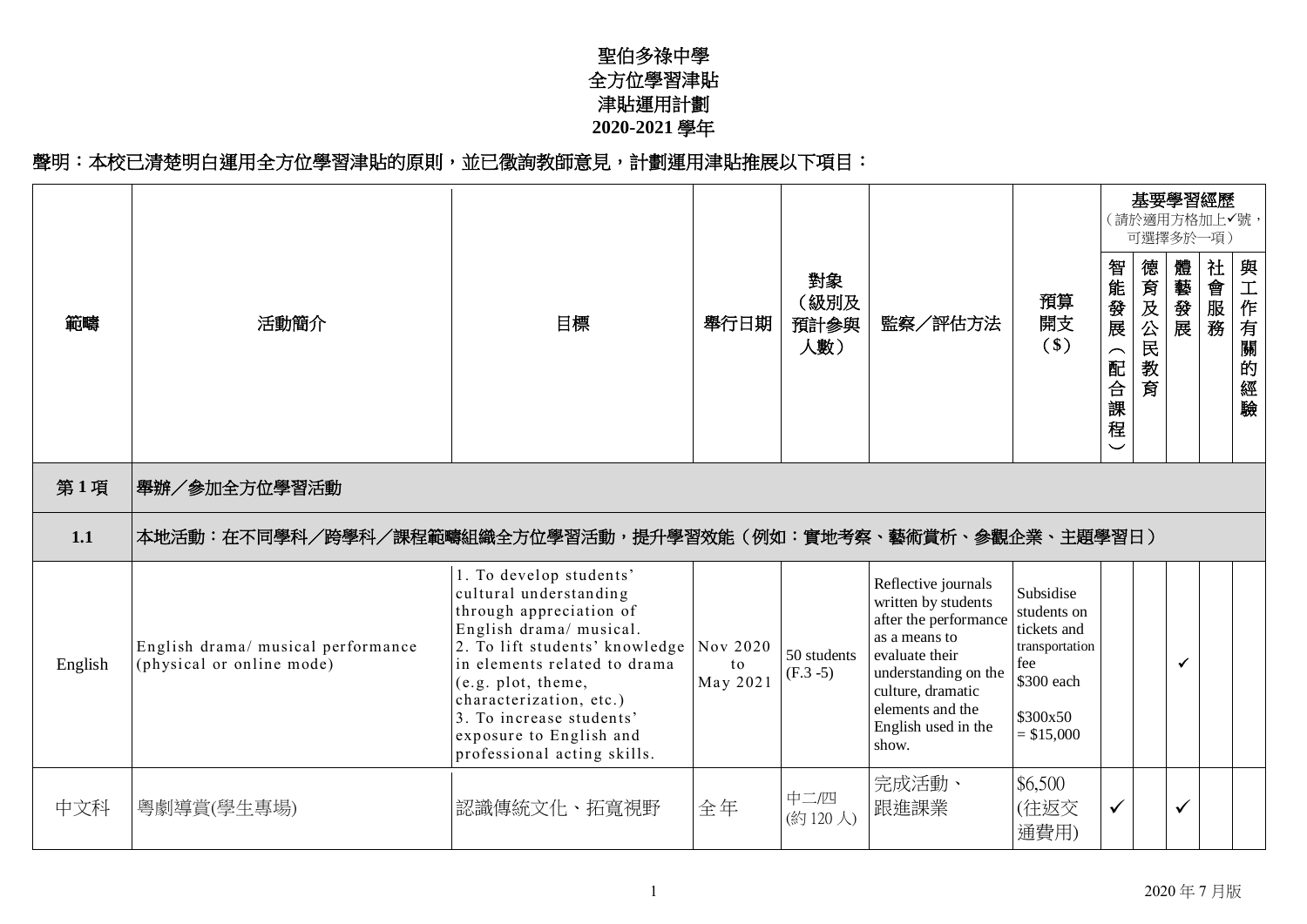|                |                                                                           |                                                                                      |                              |                                                   |                                   |                         |                   | 基要學習經歷<br>(請於適用方格加上√號,<br>可選擇多於一項) |              |          |              |
|----------------|---------------------------------------------------------------------------|--------------------------------------------------------------------------------------|------------------------------|---------------------------------------------------|-----------------------------------|-------------------------|-------------------|------------------------------------|--------------|----------|--------------|
| 範疇             | 活動簡介                                                                      | 目標                                                                                   | 舉行日期                         | 對象<br>(級別及<br>預計參與<br>人數)                         | 監察/評估方法                           | 預算<br>開支<br>$($)$       | 智能發展<br>(配合課<br>程 | 德育及公民<br>教<br>育                    | 體藝發<br>展     | 社會服<br>務 | 與工作<br>有關的經驗 |
| 中文科            | 文化遊蹤,實地考察各文化景點,探<br>索人文價值                                                 | 認識 / 傳承本土文化、<br>促進多元智能之發展                                                            | 全年                           | 高中                                                | 完成活動、<br>(10-20人) 出版刊物、<br>分享學習成果 | \$20,000                | $\checkmark$      |                                    | $\checkmark$ |          |              |
| 生活與環境科<br>(LE) | 活動以講座形式進行,讓學生認識魚<br>菜共生概念及有機生態種植,了解如<br>何在生態水耕系統中,減少水源污染<br>和重金屬問題,減低碳足跡。 | 認識魚菜共生概念及有機<br>生態種植,及如何達致可<br>持續農業發展<br>認識科學化的耕作方法,<br>全環控種植技術<br>幫助學生了解如何實踐低<br>碳生活 | 待定                           | 中二級<br>$(127 \lambda)$                            | 學生問卷<br>老師意見                      | \$3,000                 |                   | $\checkmark$                       |              |          |              |
| 生物科            | 參與香港青年協會提供到校的科學工作坊,<br>進行生物科技實驗及到可觀自然教育中心暨<br>天文館進行河溪探究                   | 擴闊學生在生物科的經歷及視野,<br>提高學生對生物科的興趣                                                       | 28/10/2020<br>及<br>10/5/2021 | 修讀生物科<br>的學生<br>中五(26人)<br>及中六級<br>$(28 \lambda)$ | 完成活動、<br>老師意見                     | \$4,000                 | $\checkmark$      |                                    |              |          | $\checkmark$ |
| 旅遊與<br>款待科     | 迪士尼款客服務體驗坊                                                                | 讓修讀同學透過於度過區內實地考<br>察,認識款客服務專業領域的日常<br>運作及所需技能。                                       | 下學期<br>(試後活動<br>暫定 17/6)     | 中五<br>$(18 \lambda)$                              | 老師觀察及學生意<br>見                     | \$8,000<br>(工作坊及<br>車資) | $\checkmark$      |                                    |              |          | $\checkmark$ |
| 生涯<br>規劃       | 公司參觀                                                                      | 讓每位中四同學可以參觀職場<br>或公司一次。                                                              | 下學期<br>(六次)                  | 中四<br>(約20人x<br>6次)                               | 老師觀察及學生意<br>見                     | \$6,000<br>車資           |                   |                                    |              |          | $\checkmark$ |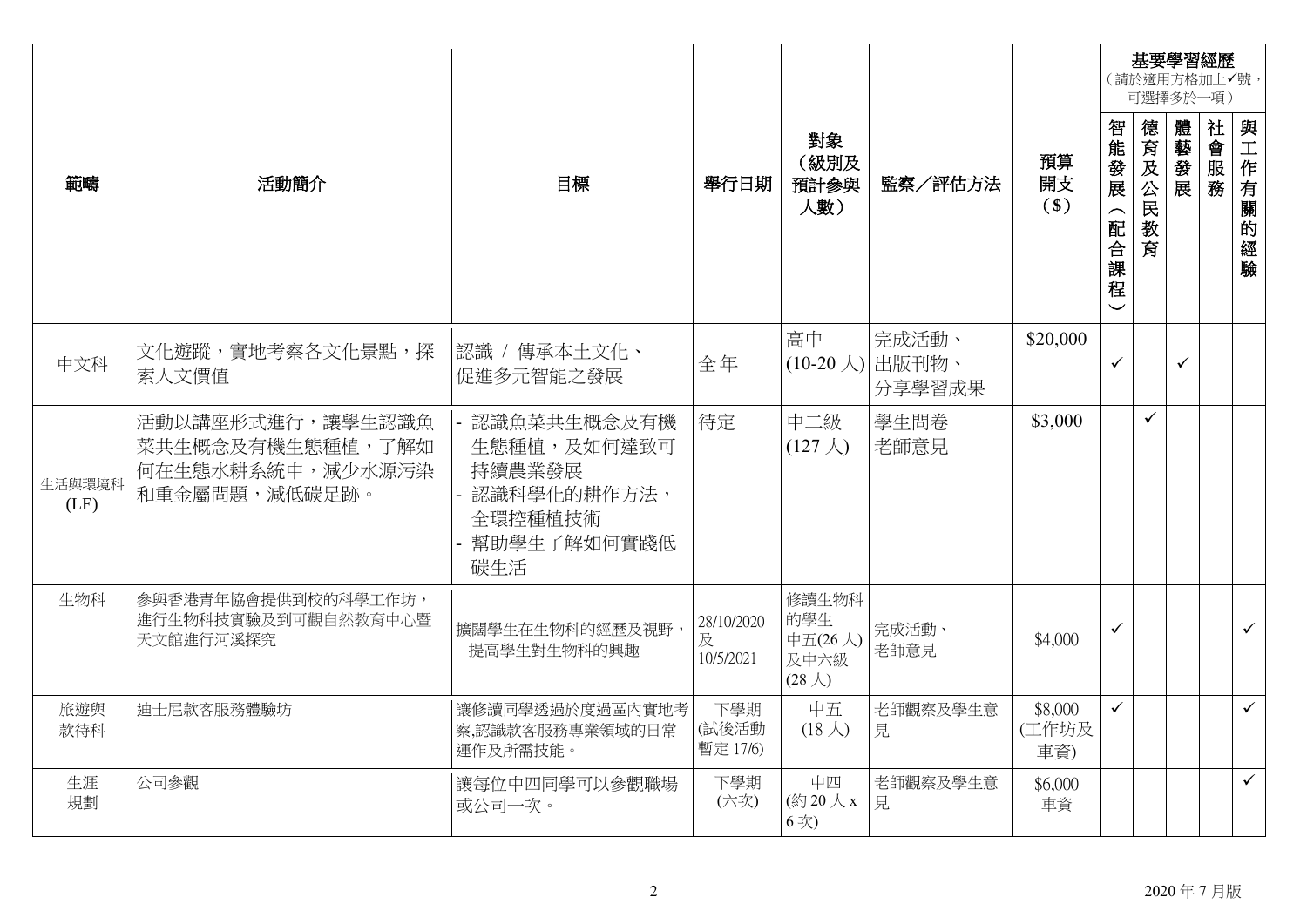|          |                                                                                                       |                                                 |      |                           |               |                                |                                              |             | 基要學習經歷<br>(請於適用方格加上✔號,<br>可選擇多於一項) |      |                  |
|----------|-------------------------------------------------------------------------------------------------------|-------------------------------------------------|------|---------------------------|---------------|--------------------------------|----------------------------------------------|-------------|------------------------------------|------|------------------|
| 範疇       | 活動簡介                                                                                                  | 目標                                              | 舉行日期 | 對象<br>(級別及<br>預計參與<br>人數) | 監察/評估方法       | 預算<br>開支<br>$(\$)$             | 智能發展<br>$\overline{\phantom{1}}$<br>配合課<br>程 | 德育及公民<br>教育 | 體藝發展                               | 社會服務 | 與工作有關<br>的<br>經驗 |
| 生涯<br>規劃 | Career Fair                                                                                           | 邀請職場人士來校進行分享、<br> 模擬工作示範及讓同學體驗,<br>增加他們對不同工作的認識 | 試後活動 | 中二至<br>中五<br>(約470人       | 老師觀察及學生意<br>見 | \$10,000<br>(\$500x20<br>活動選項) |                                              |             |                                    |      | $\checkmark$     |
|          |                                                                                                       |                                                 |      |                           | 第1.1 項預算總開支   | \$72,500                       |                                              |             |                                    |      |                  |
| 1.2      | 本地活動:按學生的興趣和能力,組織多元化全方位學習活動,發展學生潛能,建立正面價值觀和態度(例如:多元智能活動、體藝文化活動、領袖<br> 訓練、服務學習、學會活動、校隊訓練、制服團隊活動、軍事體驗營) |                                                 |      |                           |               |                                |                                              |             |                                    |      |                  |

| 中文科      | 寫意水墨畫班                                     | 培養對中國文化及水墨畫之<br>興趣、<br>發展學生之藝術潛能 | 全年                      | 全校<br>$(10-20 \lambda)$                                          | 完成課程(最少<br>) 80%出席率)及公<br>開展示作品 | \$18,000 | $\checkmark$ |              |  |
|----------|--------------------------------------------|----------------------------------|-------------------------|------------------------------------------------------------------|---------------------------------|----------|--------------|--------------|--|
| 中文科      | 書法班<br> (書寫揮春、春聯、或有關中國傳統文  趣、陶冶性情<br>化等内容) | 培養對中國文化及書法之興                     | 全年                      | 中一、二、<br>四<br>(約350人)                                            | 完成活動                            | \$24,000 | $\checkmark$ | $\checkmark$ |  |
| 課外<br>活動 | SUA 培訓計劃                                   | 學習有關統籌活動技巧                       | 10/2020<br>次學生籌<br>劃活動) | 中一級至<br>(共八次, 中三級<br>每次兩小 學生會助<br>, , 其 理 SUA<br> 中包括兩 (預計 15 人) | 導師觀察及回饋<br>問卷                   | \$11,300 | $\checkmark$ |              |  |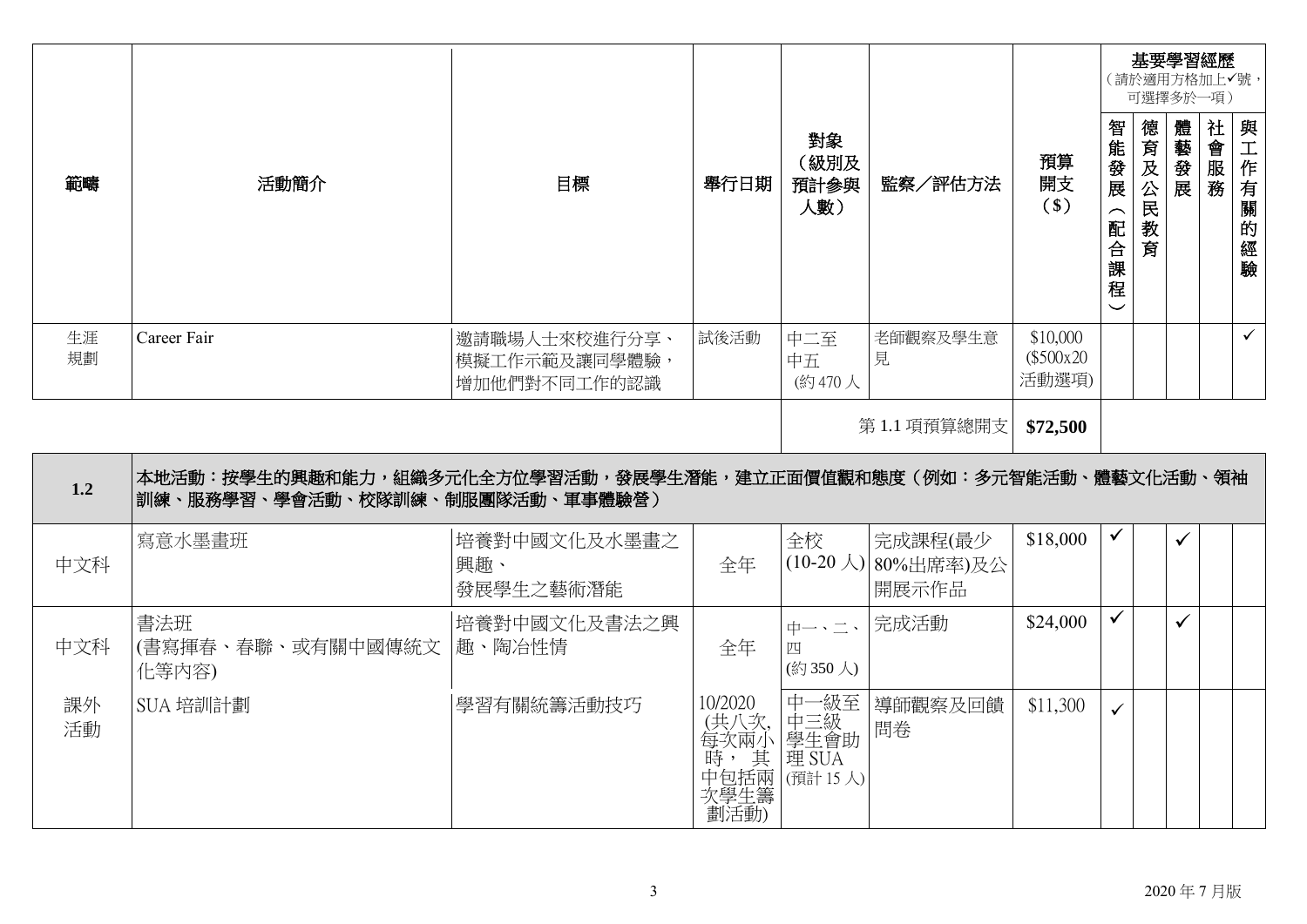|                                   |                                                                                       |                                                                                                                          |                                        |                                            |                                                                |                                     |                            |                 | 基要學習經歷<br>(請於適用方格加上√號,<br>可選擇多於一項) |          |          |
|-----------------------------------|---------------------------------------------------------------------------------------|--------------------------------------------------------------------------------------------------------------------------|----------------------------------------|--------------------------------------------|----------------------------------------------------------------|-------------------------------------|----------------------------|-----------------|------------------------------------|----------|----------|
| 範疇                                | 活動簡介                                                                                  | 目標                                                                                                                       | 舉行日期                                   | 對象<br>(級別及<br>預計參與<br>人數)                  | 監察/評估方法                                                        | 預算<br>開支<br>$($ \$)                 | 智能發展<br>⌒<br>配<br>一合課<br>程 | 德育及公民<br>教<br>育 | 體藝發展                               | 社會服<br>務 | 與工作有關的經驗 |
| 課外<br>活動                          | 初中學生領袖訓練計劃                                                                            | 培養導袖才能、溝通技巧                                                                                                              | 12/12/2020                             | 中一級至<br>中三級班長<br>及班會主席<br>(預計36人)          | 導師觀察及回饋<br>問卷                                                  | \$8,000                             | $\checkmark$               |                 |                                    |          |          |
| 課外<br>活動                          | 學生會幹事訓練計劃                                                                             | 學習有關統籌活動技巧                                                                                                               | 17/10/2020                             | 學生會幹<br>事(中三級<br>至<br>中五級)<br>(預計10<br>人)  | 導師觀察及回饋<br>問卷                                                  | \$4,200                             | ✓                          |                 |                                    |          |          |
| 課外<br>活動                          | 資助學生出席校外團體舉辦的領袖訓練                                                                     | 培養導袖才能、溝通技巧、擴<br>闊學生視野                                                                                                   | 全學年                                    | 全校相關<br>學生<br>(中一級至<br>中五級)<br>(預計15<br>人) | 出席紀錄                                                           | \$20,000<br>(每位學生<br>津貼上限<br>1,500) | ✓                          |                 |                                    |          |          |
| 課外<br>活動<br>(舞蹈學會)                | 學校舞蹈節比賽                                                                               | 培養學生對舞蹈的興趣與能<br>力,促進舞蹈方面的交流,從<br>而提高舞蹈水平                                                                                 | 02/2021                                | 中一級至<br>中五級<br>$(16 \lambda)$              | 學生表現、比賽<br>成績及老師意見                                             | \$35,000                            |                            |                 | ✓                                  |          |          |
| 課外<br>活動<br>(Dragon<br>Boat Team) | Dragon Boat Team:<br>Members of the team are required to<br>have training every week. | To boost students<br>confidence and enhance<br>their communicative and<br>cooperative skills<br>To strengthen their body | January,<br>2021<br>to August,<br>2021 | $F.1 - F.6$<br>students<br>who join<br>the | -Observation<br>Students'<br>feedback<br>- Coach's<br>feedback | \$67,400                            |                            |                 | $\checkmark$                       |          |          |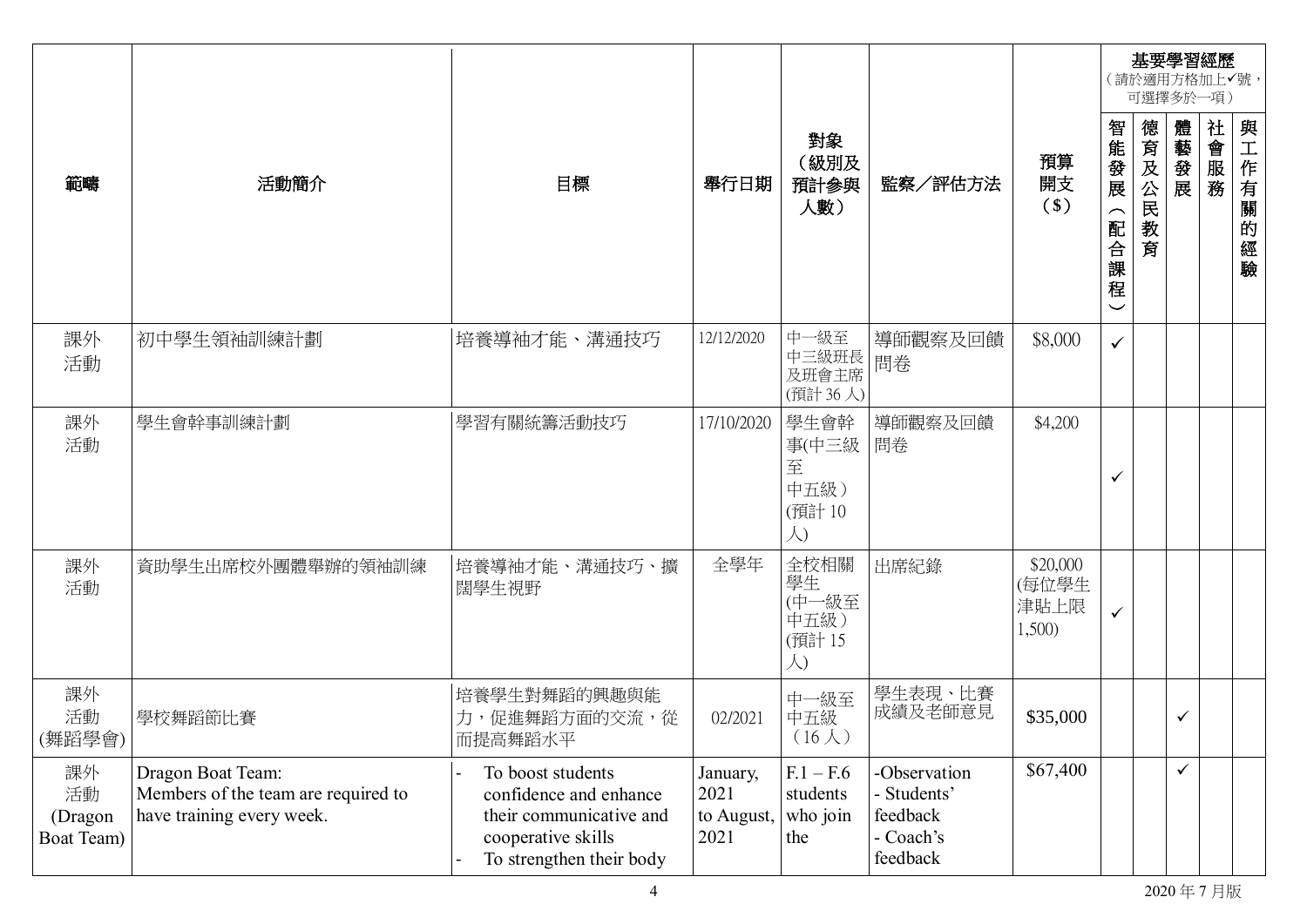|                                   |                                                                                                           |                                                                                                                                  |                                     |                                       |                                                           |                    |                                             |                 | 基要學習經歷<br>(請於適用方格加上√號,<br>可選擇多於一項) |      |              |
|-----------------------------------|-----------------------------------------------------------------------------------------------------------|----------------------------------------------------------------------------------------------------------------------------------|-------------------------------------|---------------------------------------|-----------------------------------------------------------|--------------------|---------------------------------------------|-----------------|------------------------------------|------|--------------|
| 範疇                                | 活動簡介                                                                                                      | 目標                                                                                                                               | 舉行日期                                | 對象<br>(級別及<br>預計參與<br>人數)             | 監察/評估方法                                                   | 預算<br>開支<br>$(\$)$ | 智能發展<br>$\widehat{\phantom{1}}$<br>配合課<br>程 | 德育及公民<br>教<br>育 | 體藝發展                               | 社會服務 | 與工作有關的經驗     |
|                                   | They need to take part in 3 competitions<br>every year: two in second term and one<br>in summer holiday   | health so as to develop a<br>good habit of doing<br>exercise<br>To help students cultivate a<br>sense of belonging               |                                     | Interact<br>Club<br>(36 students)     | - Teacher-<br>advisors'<br>feedback                       |                    |                                             |                 |                                    |      |              |
| 訓導                                | 領袖生訓練營                                                                                                    | 培養及加強領袖生的自信心、<br>管理技巧及團隊精神                                                                                                       | 30/01/2021                          | 全體領袖<br>生(中三<br>至中五:<br>$65 \lambda)$ | 觀察及訪問參與<br>學生                                             | \$10,000           |                                             | ✓               |                                    |      |              |
| 訓導                                | 資深領袖生訓練日營                                                                                                 | 提升高年級領袖生的領導能力                                                                                                                    | 31/10/2020                          | 資深領袖<br>生(中四<br>至中五:<br>$12 \lambda)$ | 觀察及訪問參與<br>學生                                             | \$9,700            |                                             | ✓               |                                    |      |              |
| 學生<br>培育                          | 中一生命成長訓練計劃                                                                                                | 提昇中一學生的自理能力、自<br>律精神、自信心、團隊合作精<br>神及解決問題的能力                                                                                      | 訓練日<br>9/2/2021<br>27/3/2021        | 中一級<br>$(129 \lambda)$                | 學生問卷、老師及<br>導師觀察意見                                        | \$17,100           |                                             | $\checkmark$    |                                    |      |              |
| 學生<br>培育<br>(Green<br>Ambassador) | Green Ambassador Plastic Project                                                                          | To enhance students' awareness<br>on environmental issues<br>To encourage students to make good<br>use of the plastics collected | $January -$<br>July, 2021           | $F.1 - F.5$<br>(75)<br>students)      | - observation<br>tutor's feedback<br>- students' feedback | \$25,000           |                                             | $\checkmark$    |                                    |      |              |
| 學生<br>培育                          | Goodwill Ambassador Training Programme: MC<br>Training and AV Shooting and Editing<br>Technique Workshops | To enhance students'<br>presentation skills                                                                                      | December,<br>$2020 - July,$<br>2021 | $F.1 - F.5$<br>(20)<br>students)      | observation<br>- tutor's feedback<br>- students' feedback | \$20,000           |                                             |                 |                                    |      | $\checkmark$ |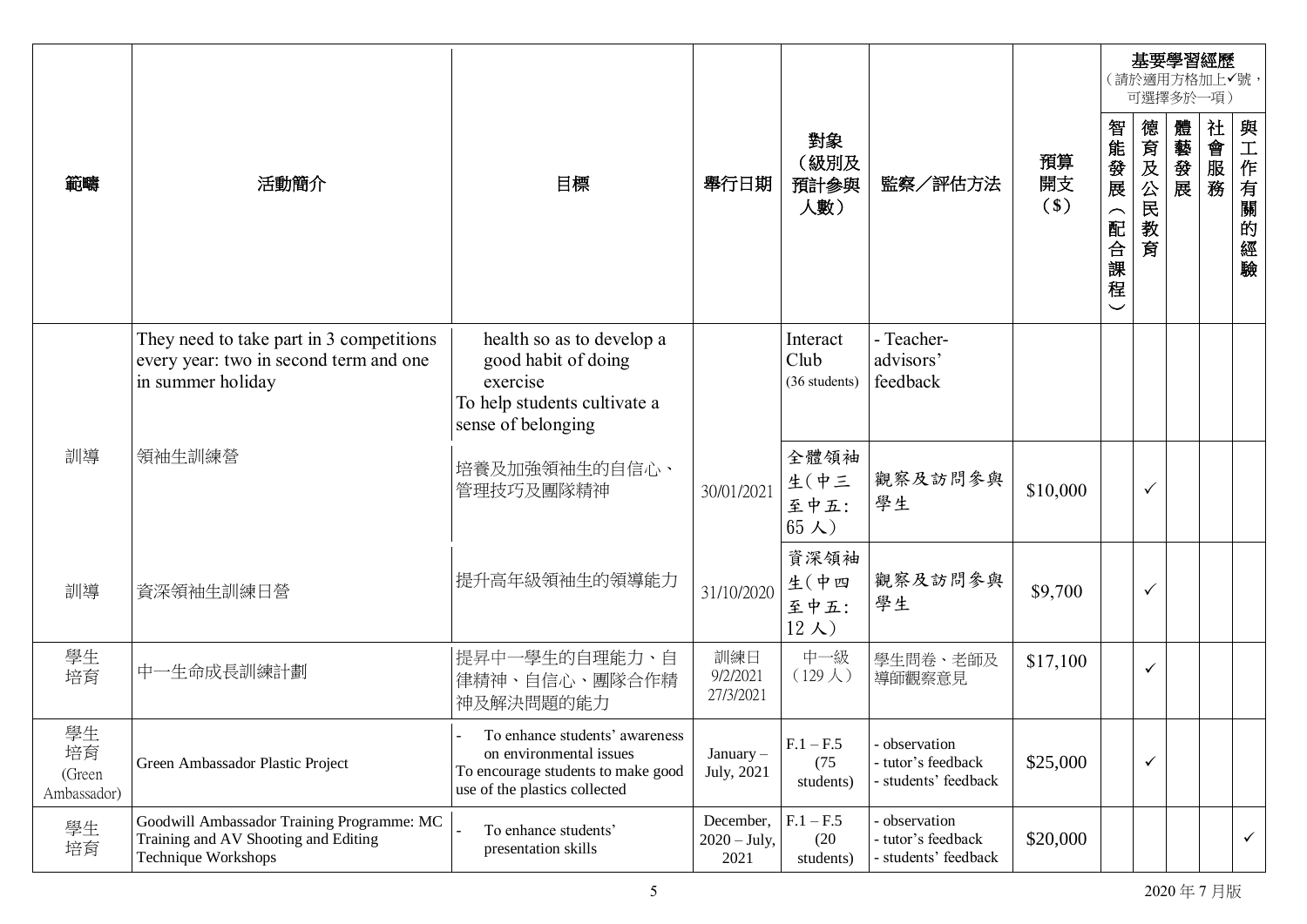| 範疇                       | 活動簡介                       | 目標                                                                                                                                                                | 舉行日期                                | 對象<br>(級別及<br>預計參與<br>人數)                  | 監察/評估方法         | 預算<br>開支<br>$($)$ | (請於適用方格加上√號,<br>智能發展<br>(配合課程 | 基要學習經歷<br>可選擇多於一項)<br>德育及公民教育 | 體藝發展 | 社會服務 | 與工作有關的經驗     |
|--------------------------|----------------------------|-------------------------------------------------------------------------------------------------------------------------------------------------------------------|-------------------------------------|--------------------------------------------|-----------------|-------------------|-------------------------------|-------------------------------|------|------|--------------|
| (Goodwill<br>Ambassador) |                            | To boost students' confidence,<br>cooperative and communicative<br>skills<br>To enrich students' knowledge and<br>skills on AV shooting and editing<br>techniques |                                     |                                            |                 |                   | $\checkmark$                  |                               |      |      |              |
| 品德<br>教育                 | 邀請明光社的學者,為中五級及中六級安排<br>講座  | 讓學生反思道德及公義的意義                                                                                                                                                     | 中五:<br>6/5/2021<br>中六:<br>24/9/2020 | 中五級<br>(112人)及<br>中六級<br>$(102 \lambda)$   | 老師評價學生的投<br>入程度 | \$1,800           |                               | $\checkmark$                  |      |      | $\checkmark$ |
| 生涯<br>規劃                 | 升輔領袖生訓練                    | 透過參與訓練,培養同學領<br>導、組織及協作能力,以及協<br>助校方推行生涯規劃教育                                                                                                                      | 全年6節                                | 中四級至<br>中五級<br>升輔領袖<br>生<br>$(24 \lambda)$ | 老師觀察及學生<br>意見   | \$12,000          |                               |                               |      |      | $\checkmark$ |
|                          |                            |                                                                                                                                                                   |                                     |                                            | 第1.2 項預算總開支     | \$283,500         |                               |                               |      |      |              |
| 1.3                      | 境外活動:舉辦或參加境外活動/境外比賽,擴闊學生視野 |                                                                                                                                                                   |                                     |                                            |                 |                   |                               |                               |      |      |              |
|                          |                            |                                                                                                                                                                   |                                     |                                            |                 |                   |                               |                               |      |      |              |
|                          |                            |                                                                                                                                                                   |                                     |                                            | 第1.3 項預算總開支     |                   |                               |                               |      |      |              |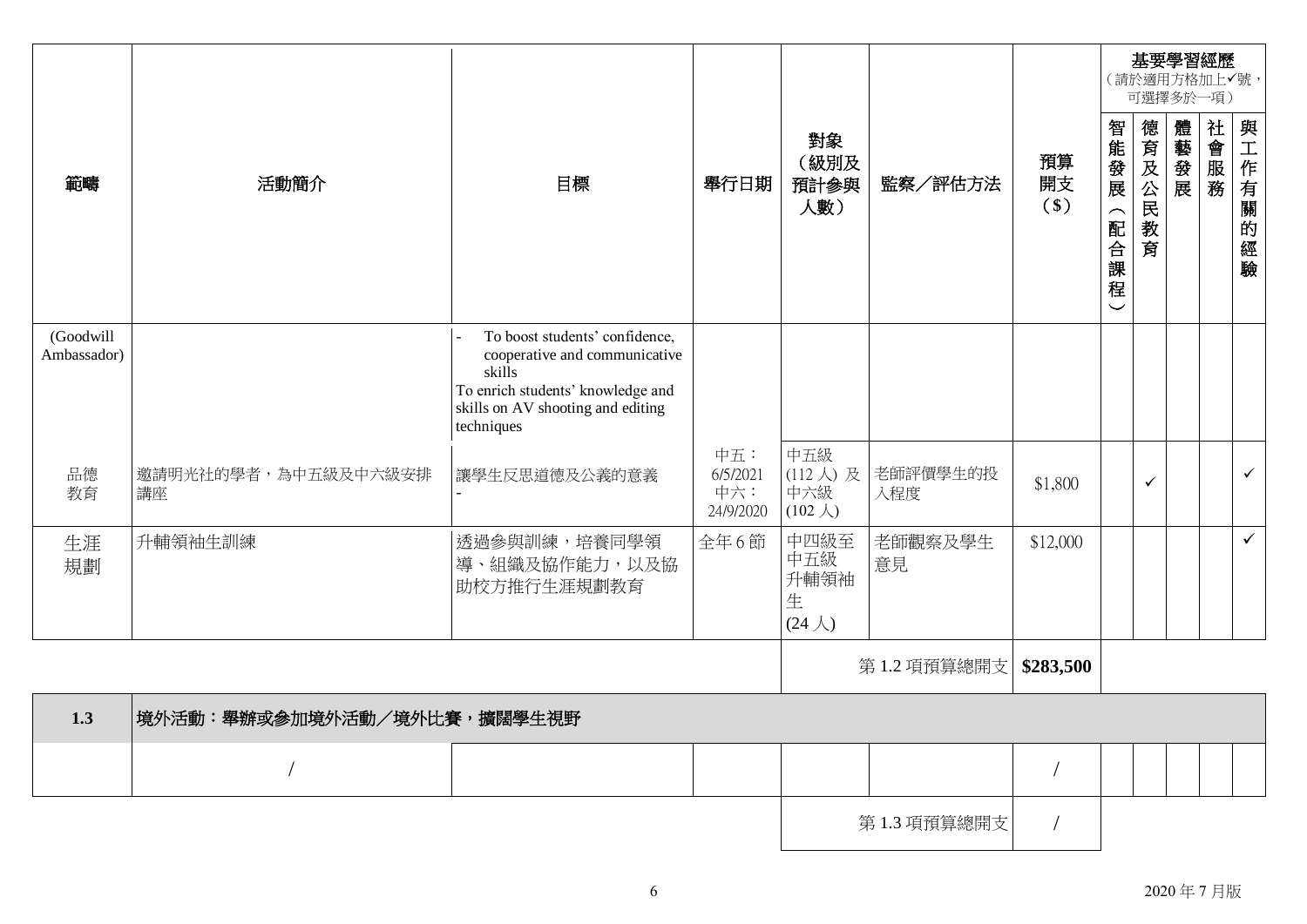|     |      |    |      |                           |                    |                   |                                                          |             | 基要學習經歷<br>(請於適用方格加上√號,<br>可選擇多於一項) |      |                   |
|-----|------|----|------|---------------------------|--------------------|-------------------|----------------------------------------------------------|-------------|------------------------------------|------|-------------------|
| 範疇  | 活動簡介 | 目標 | 舉行日期 | 對象<br>(級別及<br>預計參與<br>人數) | 監察/評估方法            | 預算<br>開支<br>$($)$ | 智能發展<br>$\overline{\phantom{1}}$<br>配合課<br>程<br>$\smile$ | 德育及公民<br>教育 | 體藝發展                               | 社會服務 | 與工作有!<br>關<br>的經驗 |
| 1.4 | 其他   |    |      |                           |                    |                   |                                                          |             |                                    |      |                   |
|     |      |    |      |                           |                    |                   |                                                          |             |                                    |      |                   |
|     |      |    |      |                           | 第1.4 項預算總開支        |                   |                                                          |             |                                    |      |                   |
|     |      |    |      |                           | 第1項預算總開支 \$356,000 |                   |                                                          |             |                                    |      |                   |

| 範疇                                | 項目                                                                                           | 用途                                                                                                                                    | 預算開支(\$) |
|-----------------------------------|----------------------------------------------------------------------------------------------|---------------------------------------------------------------------------------------------------------------------------------------|----------|
| 第2項                               | 購買推行全方位學習所需的設備、消耗品或學習資源                                                                      |                                                                                                                                       |          |
| 中文科                               | 購買書法、水墨畫班所需材料                                                                                | 紙、毛筆、墨、顏料、裱書、書框等材料                                                                                                                    | \$8,000  |
| 學生<br>培育<br>(Green<br>Ambassador) | Soap-cutting machine: HK\$1000<br>Moulds: HK\$1000<br>Ingredients: HK\$2000<br>Tools: \$2500 | Soap-making Workshop<br>To raise students' awareness of environmental<br>protection by making organic / natural household<br>products | \$6,500  |